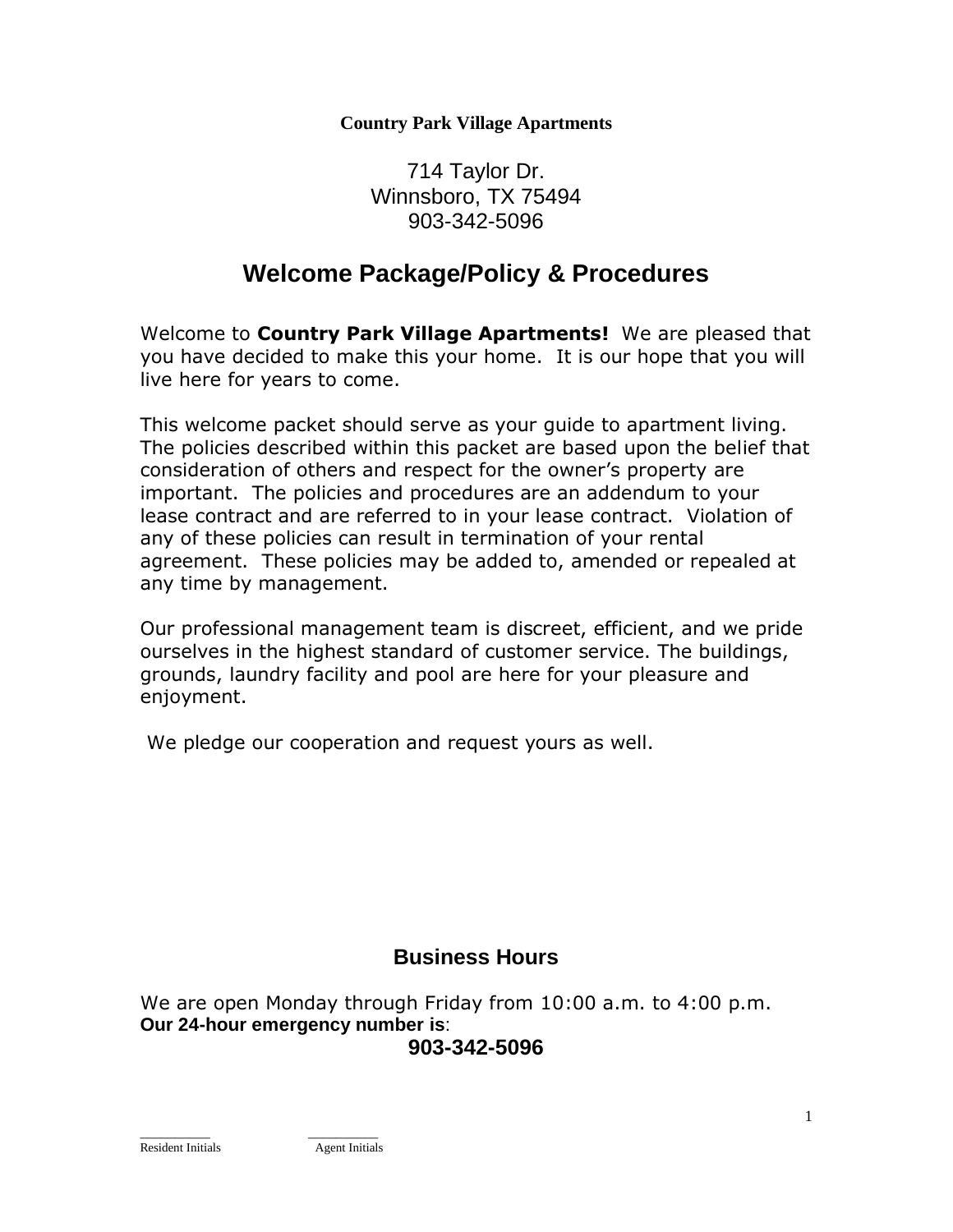## **Community Appearance**

**Country Park Village** is your home and we encourage each resident to help keep it maintained by taking pride in all areas of the property.

## *Patios, Balconies and Breezeways*

- Only plants and chairs in good condition are permitted. No empty planters.
- No laundry, clothing, mops or rugs are to be hung on the exterior of any building.
- You may not keep pets housed on your patios.
- The patio and balcony areas are NOT storage areas for extra appliances, coolers, garbage, boxes, etc. Any items which require removal by management will be charged at \$25 per item.
- First offense will result in a friendly reminder while subsequent offenses will carry a \$20 fine.
- Call management office for disposal options for larger items.

Remember to throw bottles, cans, wrappers or any other trash and debris in the trash receptacles. We also ask that you do not empty auto ashtrays in the parking area or throw cigarette butts off your patio or balcony.

## **Pets**

- **Pets are only permitted on the premises with approval from management.** As it may be necessary to revise the policy from time to time, you must check with the office prior to acquiring a pet, to verify current policies.
- A signed pet agreement, a \$200 pet deposit, and a \$100 nonrefundable pet fee required per pet. Please remember that any damage from your pet will be assessed upon move-out.
- Pet weight limit is 55 lbs.

 $\_$ 

• All animals must be at least one year of age.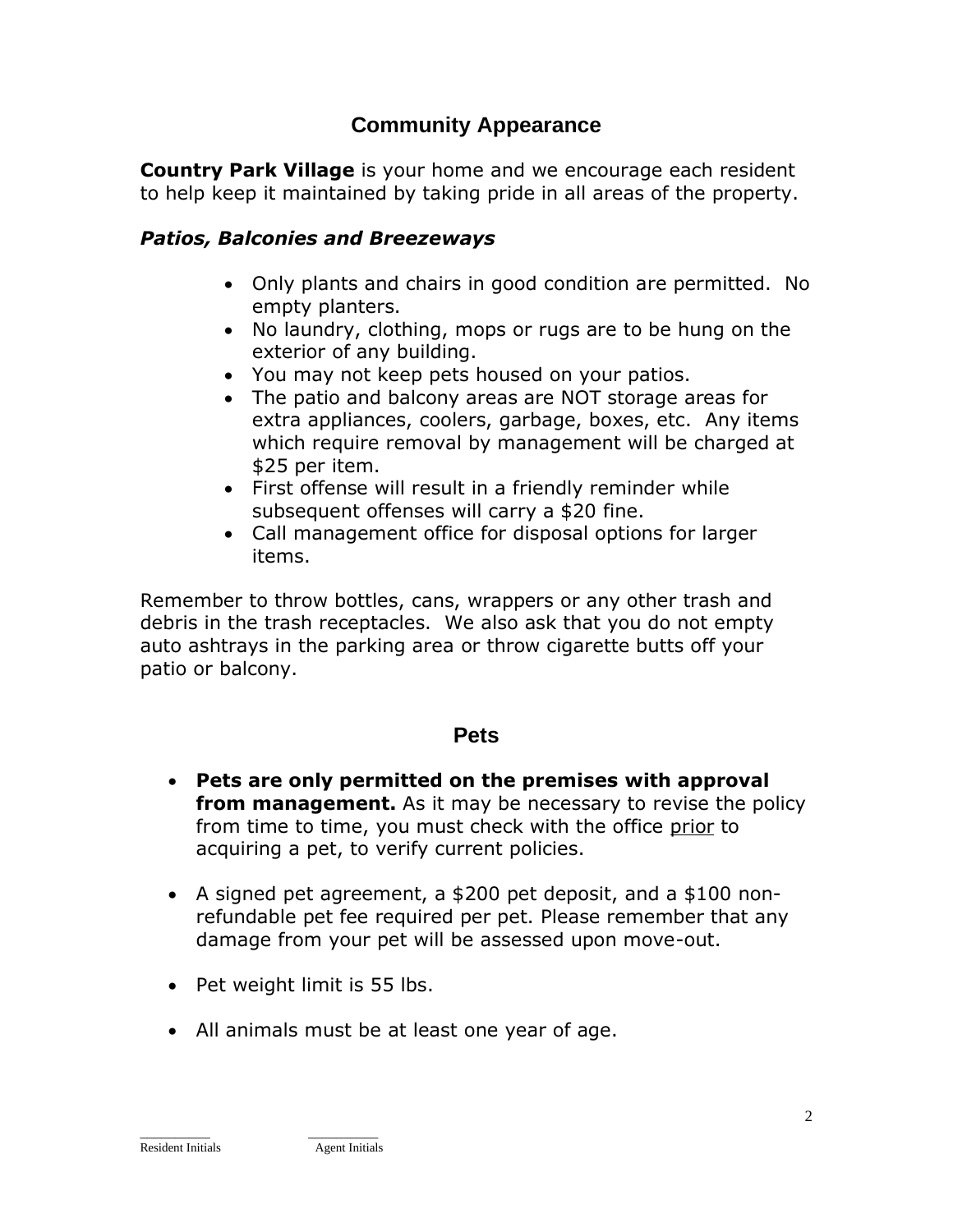- Certain breeds are prohibited on property. See the Community Pet Policies for details.
- Exotic animals are also prohibited including, but not limited to, iguanas, ferrets, snakes, rabbits, etc.
- Pets must have a current license and immunizations.
- Pets must be walked on a leash in designated areas and are not permitted to roam free. Pets are prohibited from the office, clubroom, fitness center and/or laundry facilities.
- Owners must clean up after their pets or face a \$75.00 fine.
- No pets may be housed outside on the patios/balconies at any time.

More information can be obtained by carefully reading your pet addendum. No visiting pets are permitted.

## **Parking**

Please do not park in posted 'No Parking' Areas, reserved parking, or handicap spaces. Violators may be towed away at your expense (this includes guest and rental vehicles).

Please do not park in a manner that prevents other cars from easy access in or out of the property or parking spaces. No recreational vehicles, boats or trailers are allowed to be parked or stored on the property. If you have any questions, please contact the office for clarification.

Please be sensitive to assigned parking #'s. Towing is enforced on those spaces.

*When entering, existing or driving around the property please do not exceed 5 miles per hour.*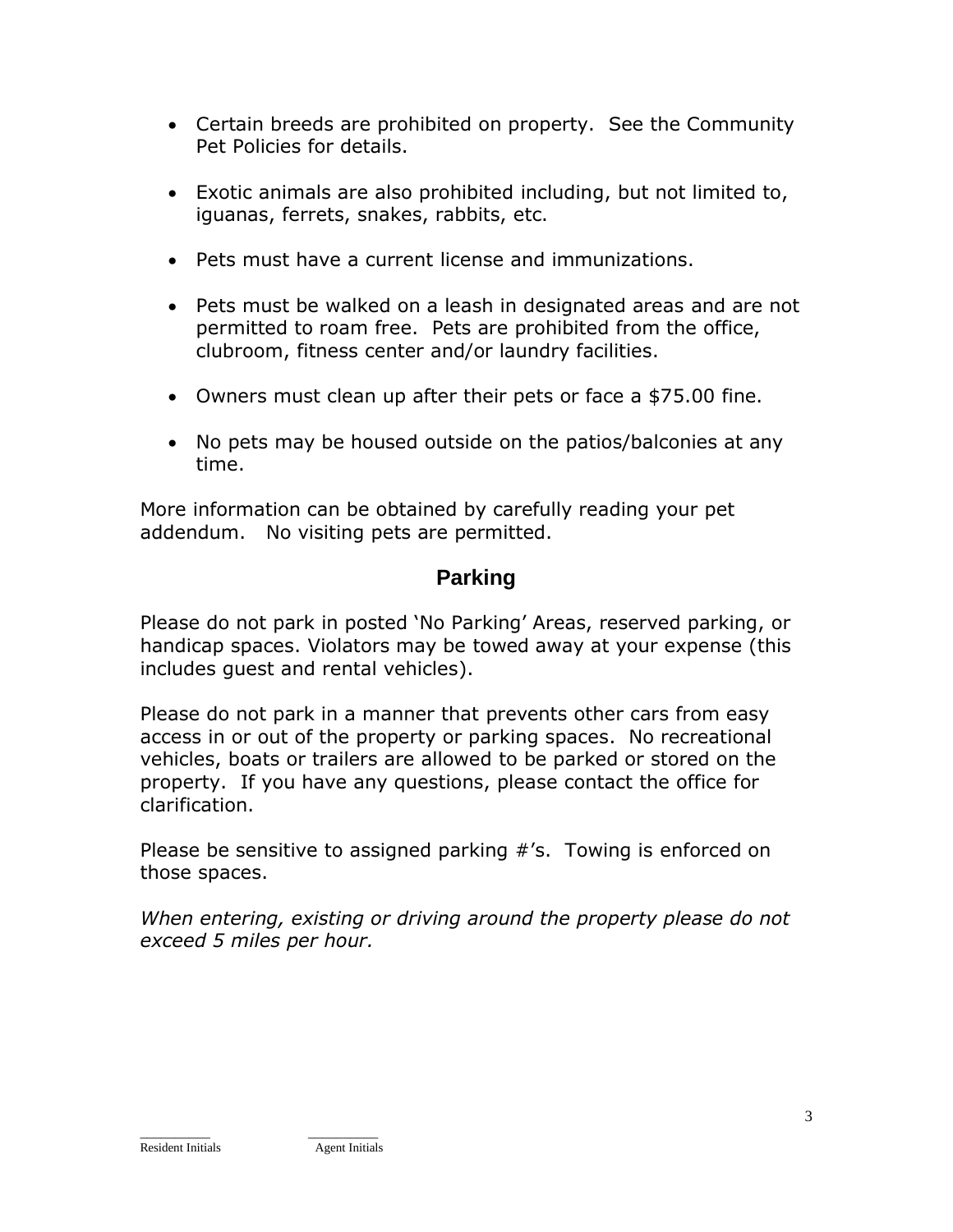## **Inoperable Cars/Repairing of Vehicles**

Inoperable cars will not be allowed on the property. Notices will be posted on such cars and they will be towed within 24 hours of posting, at the owner's expense. Please repair flat tires immediately. The parking area is not to be used to service and/or perform maintenance on your vehicle. All vehicles must display current inspection and registration!

Vehicles must meet all state inspection requirements.

# **Disturbing Noises**

Social and friendly gatherings of residents and their guests are encouraged and welcomed. It is very important that these gatherings do not become boisterous, obscene or objectionable to other residents. Noticeable intoxication will not be tolerated. **Residents are responsible for the conduct of their guests.** 

Stereos, radios and televisions are to be kept at **minimum levels** to avoid disturbing your neighbors, including vehicle sound systems.

No driving in the parking lot with your car stereo booming, thumping or basing.

## **Pest Control Policy**

It is our intent that you should live as pest free as possible. As you know, living in the south with insects can be difficult but achievable with your cooperation. Quarterly pest control is included as part of your amenity package.

You will be provided a 48-hour notice before the pest control company arrives. This will give you the opportunity to prepare and know they are coming. Even if you don't see visible evidence of insects in your apartment home, we will still treat as a preventative measure. If you are having pest issues, the office can provide you with instructions for emptying cabinets, etc. to ensure a thorough treatment.

 $\_$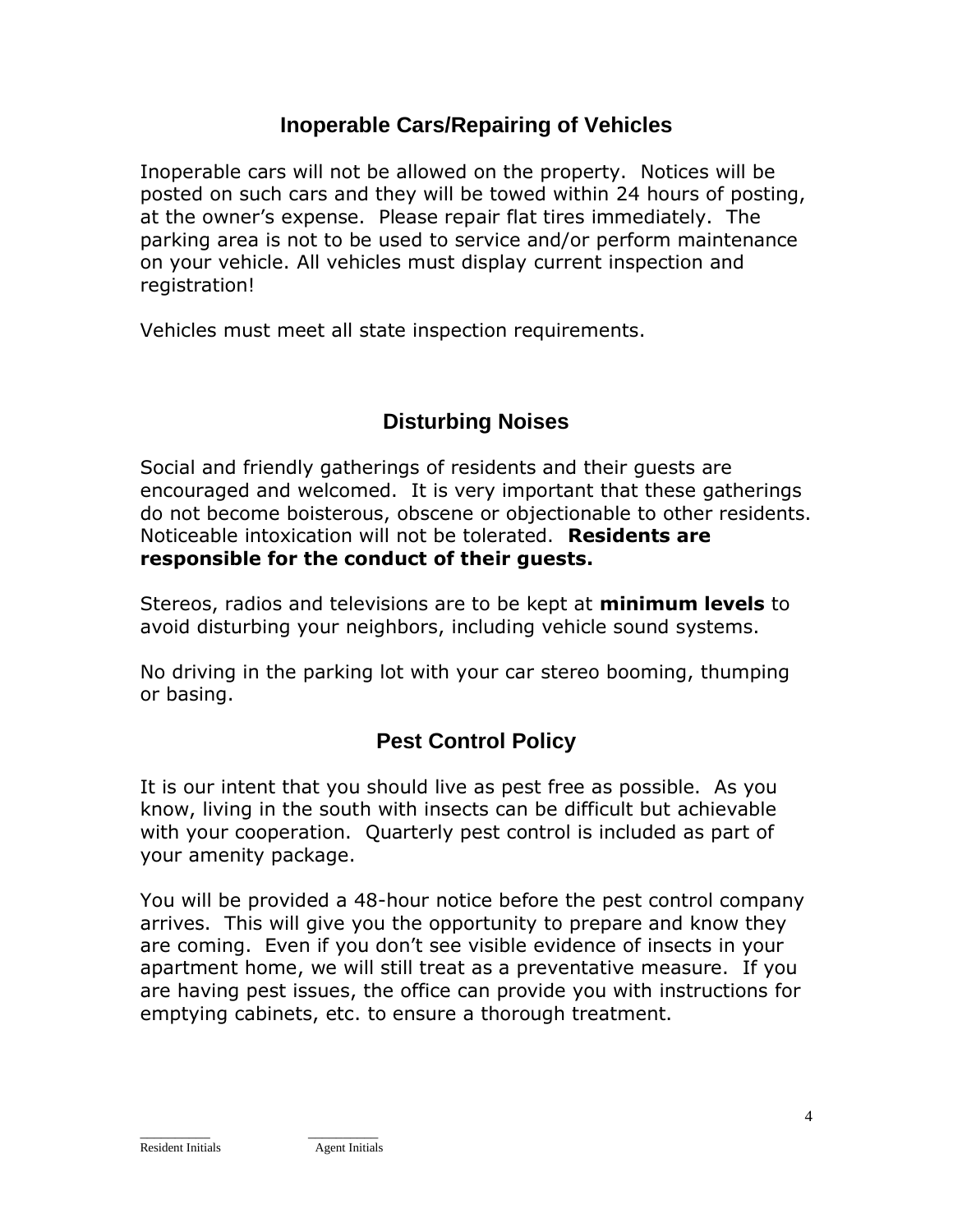If your apartment goes untreated insects will obviously consider your home a "safety zone" and a problem will begin. One untreated apartment in a building becomes a problem. Therefore, we must insist that you *CANNOT* refuse pest control for any reason. If your concern is one of pets, then we encourage you to make other arrangements for your pet. Also, since we are giving you advanced notice of treatment the pet must be secured for us to enter.

A member of our on-site staff will accompany the pest control technician. At that time, we also change your filter, check your smoke alarms and do a general maintenance review.

#### *If you refuse pest control service, don't answer the door or in some other way, prohibit us from doing our quarterly preventative work, we will have no choice but to send you a lease violation and assess a \$100 fine for each occurrence.*

We will not allow your apartment home to go untreated.

*Tip: Do not keep brown paper grocery sacks or boxes– they are often contaminated with roach eggs*

# **Laundry Facility**

We offer a coin operated laundry facility with washers and dryers. This service is provided through a commercial vendor.

The laundry facilities are operated by an independent laundry service, which is responsible for their repair and maintenance. If machines are not working properly, please call the office.

The laundry rooms are open daily.

All persons using the laundry facilities are responsible for their own personal property. We strongly recommend that you do not leave your clothes unattended.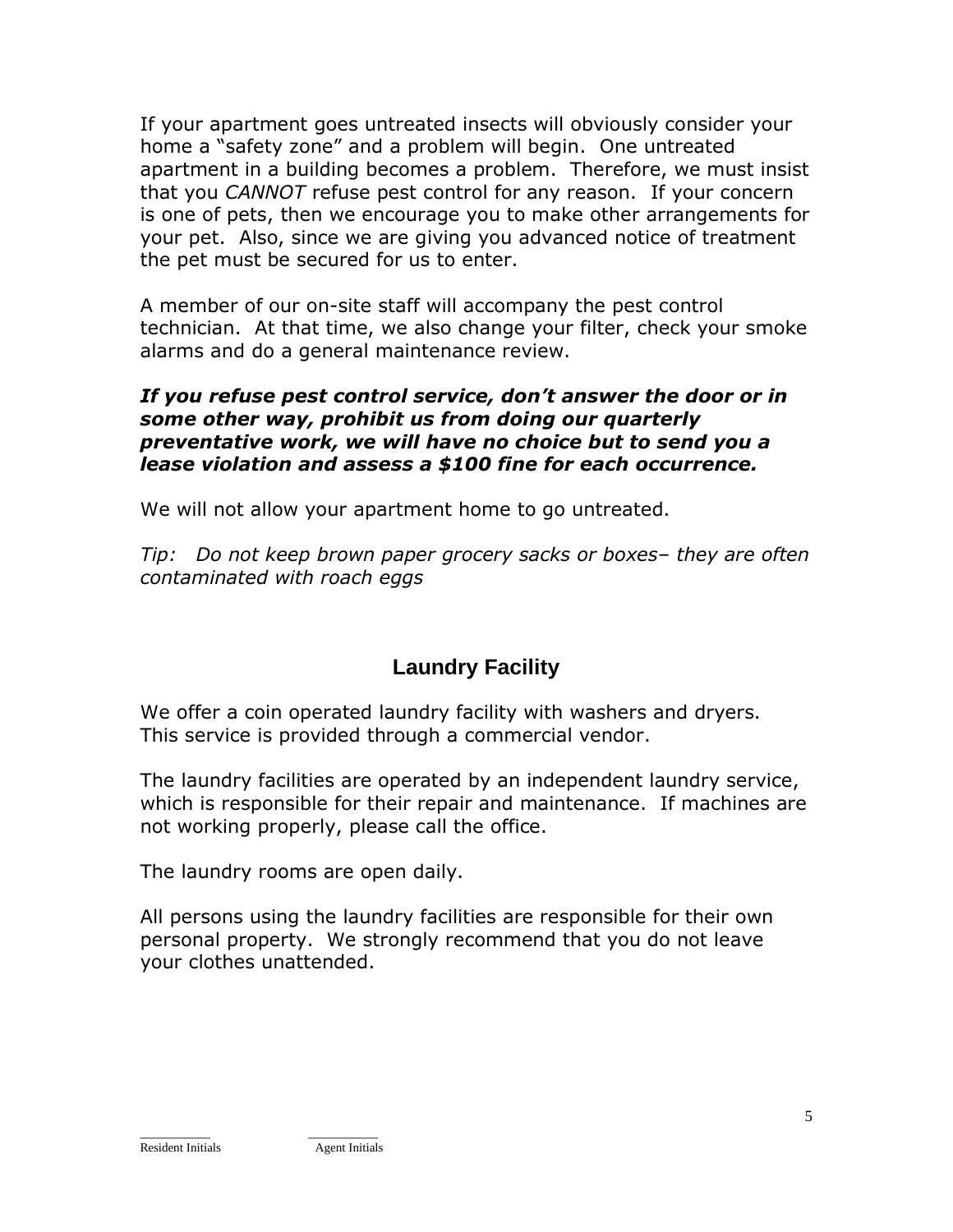## **Apartment Interior**

Any modification or change to your apartment is prohibited unless written approval by management is obtained.

- Please do not use adhesive lining (i.e. contact paper) in the kitchen or bathroom cabinets.
- Over-the-counter carpet cleaners, spot removers, or scented carpet products may cause carpet discoloration and damage.
- Do not hang anything on the doors and cabinets that may cause additional repairs.
- Please do not paint any portion of the interior of your apartment home. You will be responsible for the cost of paint, labor and all repairs if you paint a different color than is standard for our community.

# **Outdoor Grills**

City Ordinance prohibits the use of outdoor grills on the patios or balconies. You may grill at a minimum of 10 feet away from the building structure. The grill must be accompanied by an adult at all times until the grill is cooled and put away.

Please dispose of used coals properly and safely. A \$100.00 fine will be assessed for violations.

## **Satellite Dish**

You MUST check with the office prior to contacting a satellite dish company, as satellite procedures change constantly. Due to property restrictions, satellite service may not work properly in your apartment. *Check with the office prior to contacting the provider.* 

Satellite dishes may not be attached to any portion of the property. If approved by management for satellite service, you must provide a \$500 deposit and \$100,000 liability insurance coverage.

 $\_$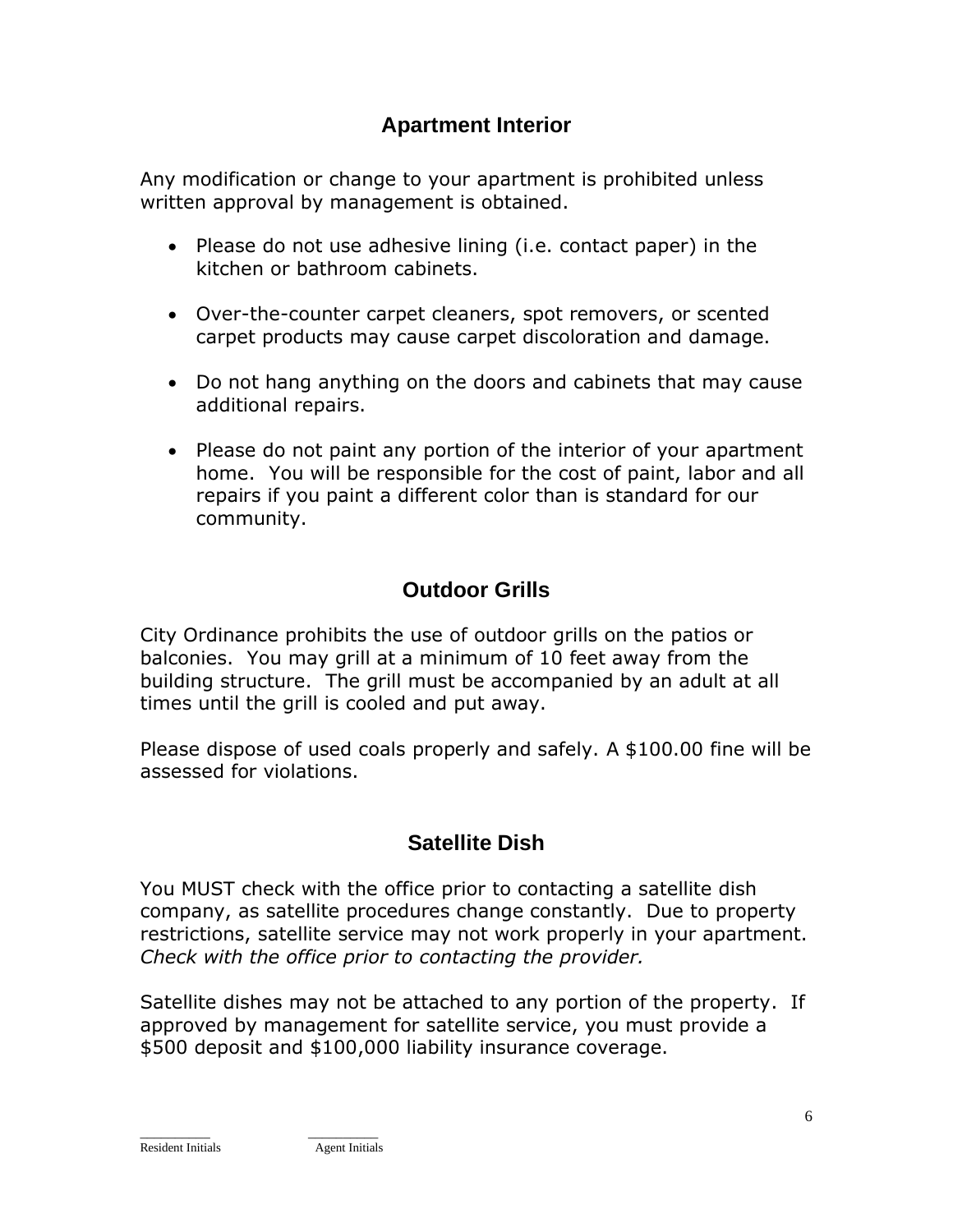## **Smoking**

Smoking within your apartment is prohibited, we highly advise against it. If you smoke within your apartment, additional charges may be incurred upon move out. Charges include but are not limited to: the cost of paint, carpet replacement, smoke removing devices, etc. and in extreme cases the replacement of sheetrock.

## **Electric Charges**

All residents are required, prior to move-in, to have the electric placed in their names. Failure to do so will result in a \$50.00 fee in addition to the cost of the utility bill.

## **Maintenance Request**

- We strongly recommend that you submit maintenance requests in a timely manner. We strive to provide you with 24-hour maintenance service whenever possible.
- Any damage that occurs due to resident neglect will be charged to you upon move out. In other words, if you do not report that your door stop is broken and a hole is produced in the wall, you will be charged. Unreported water drips, filthy air filters, broken towel bars, etc. will be charged to you if not reported to the office.
- Running water, leaking commodes, dripping faucets, clogged garbage disposals, bug problems, and all other work orders need to be reported to the office.
- Any damage or repairs caused by the resident will result in additional charges, for example: clogged commodes due to resident neglect, clogged garbage disposals, holes in walls or doors. *Please be cautious as to what you put in the drains!*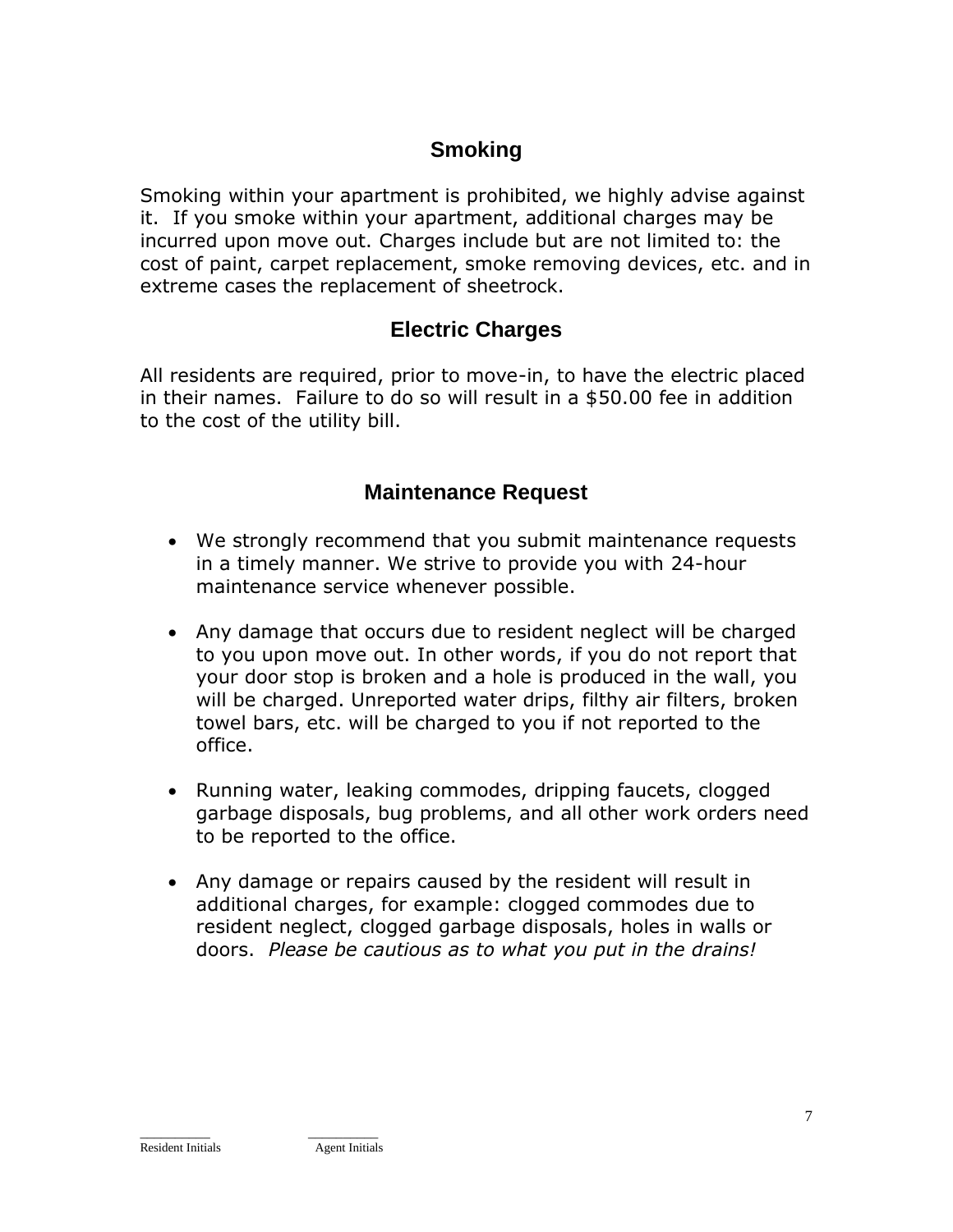• After hour emergencies include: fires, running water, electrical problems, and clogged commodes in a 1 bathroom unit. Air conditioning and heating is considered an emergency if the temperature outside is above 80 degrees or below 50 degrees.

Maintenance requests are handled on a first come first served basis. Due to a heavy work load, appointments cannot be made. When you turn in a request, according to Texas law, you are giving us permission to repair. A copy of the maintenance request will be left behind stating what was repaired in your apartment home.

*[Remainder of this page left blank intentionally. Policies continue on next page.]*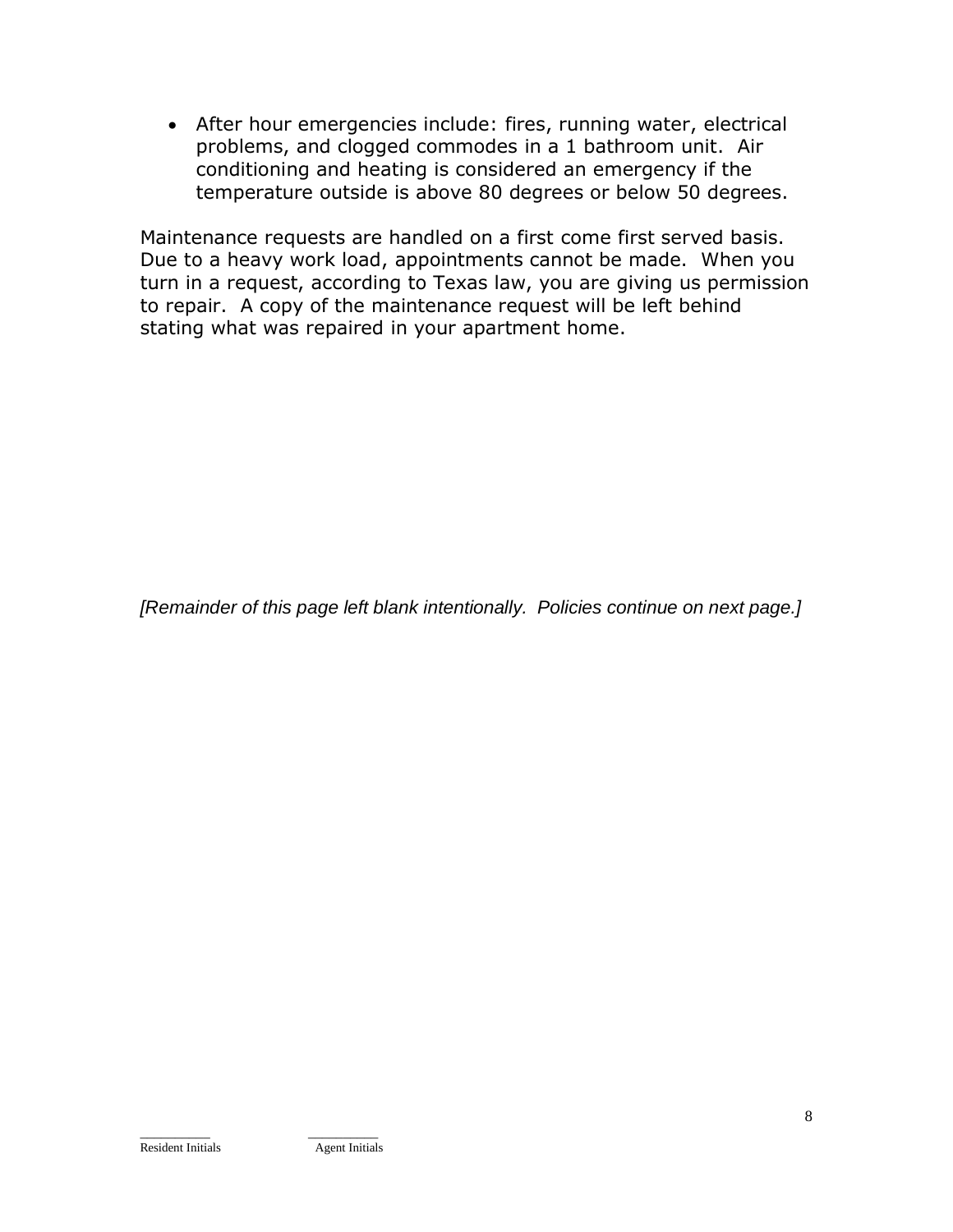## **Move Out Charges**

Upon moving out there will be charges that could be deducted from your security deposit are listed below. Items marked with an asterisk (\*) are standard fees which will automatically be charged at move out.

#### **KITCHEN CLEANING MISC. CLEANING**

| 1. Refrigerator | \$20.00        |
|-----------------|----------------|
| 2. Oven         | \$30.00        |
| 3 Stove Ton     | <b>ደ</b> 10.00 |

1. Blinds \$25.00 2. Faux Blinds **Actual cost + Labor** 3. Stove Top \$10.00 3. Vent Hood \$10.00 4. A/C Vents \$10.00 5. Vertical blinds \$100.00

#### **BATHROOM CLEANING**

| 1. Sink/Counter | \$10.00 |
|-----------------|---------|
| 2. Toilet       | \$10.0  |
| 3. Tub/Shower   | \$20.0  |
| 4. Floors       | \$1000  |
| 5. Mirrors      | \$5.00  |
|                 |         |

#### **CARPET CLEANING** \*

| 1.1 Bedroom  | \$65.00 |
|--------------|---------|
| 2. 2 Bedroom | \$75.00 |
| 3.3 Bedroom  | \$85.00 |

#### 1. **REPLACEMENT CHARGES**<br>1. Drin Pans 1. S5.00 Each 1. Drin Pans

|                          | .       |                       | vv.vv =uv.i                |
|--------------------------|---------|-----------------------|----------------------------|
| 3. Tub/Shower            | \$20.0  | 2. Globes             | <b>Actual Cost</b>         |
| 4. Floors                | \$1000  | 3. Ceiling Fans       | <b>Actual Cost</b>         |
| 5. Mirrors               | \$5.00  | 4. Locks              | \$45.00                    |
|                          |         | 5. Window Glass       | <b>Actual Cost</b>         |
| <b>CARPET CLEANING *</b> |         | 6. Bulbs              | \$3.00                     |
| 1.1 Bedroom              | \$65.00 | 7. Doors              | Actual cost + Labor        |
| 2.2 Bedroom              | \$75.00 | 8. Screens            | <b>Actual Cost + Labor</b> |
| 3.3 Bedroom              | \$85.00 | 9. Countertops        | <b>Actual Cost + Labor</b> |
|                          |         | 10. Holes in Wall     | \$50.00+per hole           |
|                          |         | 11. Fire extinguisher | \$75.00                    |
|                          |         |                       |                            |

#### **RENTABLE ITEMS CLEANING**

- 1. Sofa \$50.00
- 2. Chair \$30.00
- 3. Mattress \$60.00

#### **RENTABLE ITEMS REPLACEMENT**

| 1. Sofa                | \$400.00 |
|------------------------|----------|
| 2. Living Room Chair   | \$200.00 |
| 3. TV stand            | \$100.00 |
| 4. Television          | \$150.00 |
| 5. Dining Table        | \$250.00 |
| 6. Dining chairs, each | \$50.00  |
|                        |          |

7. Lamp \$30.00

#### 8. Chest of Drawers \$200.00 9. Headboard \$200.00 10. Nightstand \$125.00 11. Mattress \$250.00 12. Box Spring \$150.00 6. Dining chairs, each \$50.00 13. Bed frame \$100.00

#### **FLOORING REPLACEMENT**

Actual Cost

#### **PAINT**

Actual Cost

#### $\_$ Resident Initials Agent Initials